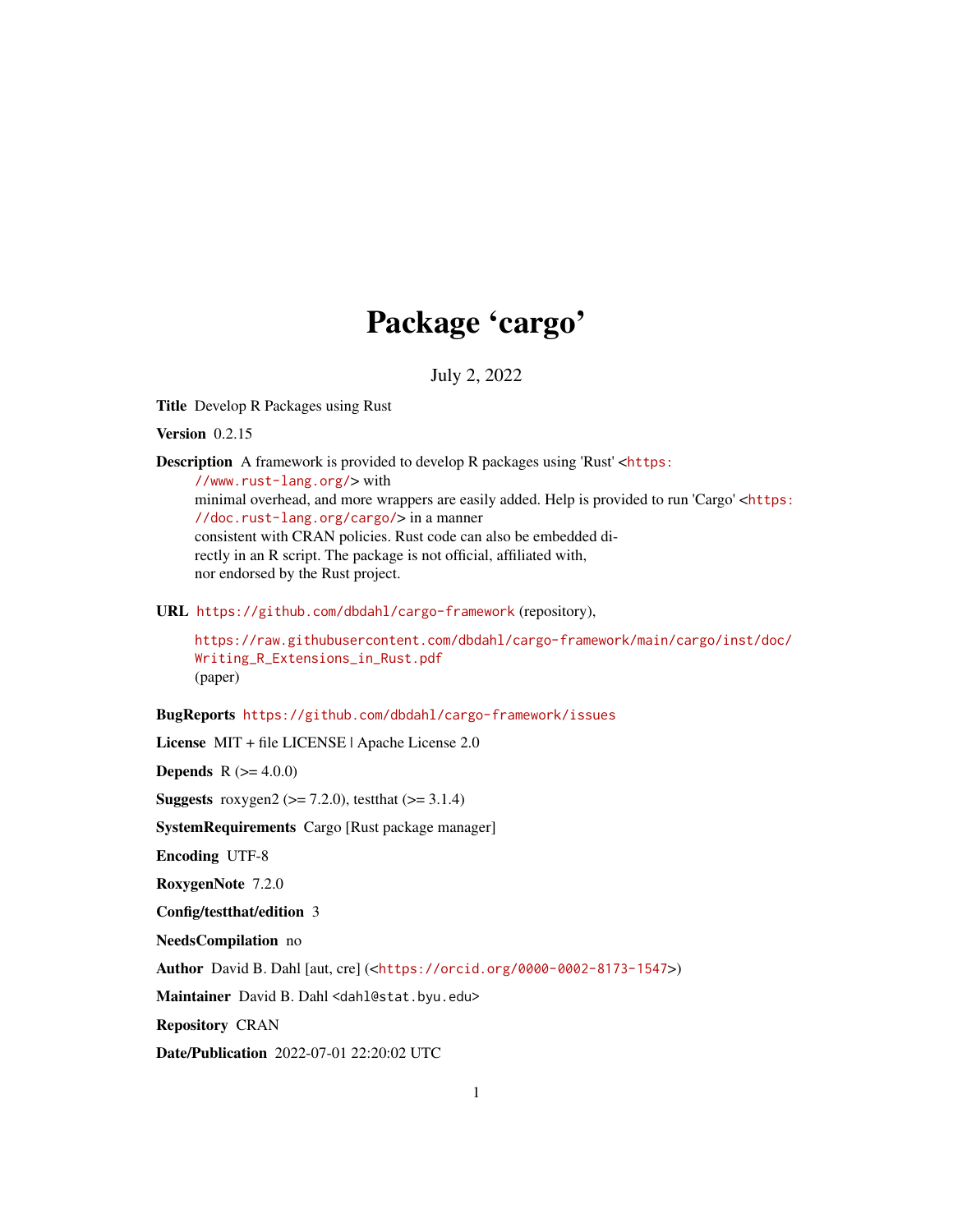### <span id="page-1-0"></span>R topics documented:

| Index | $\boldsymbol{9}$ |
|-------|------------------|

api\_documentation *Browse API Documentation*

#### Description

This function opens in a web browser the documentation of the API for the Cargo Framework.

#### Usage

```
api_documentation(pkgroot = ".")
```
#### Arguments

pkgroot The root directory of the package.

#### Value

NULL, invisibly.

install *Install Rust Toolchain*

#### Description

This function downloads the 'rustup' installer, run it, and adds targets to compile for all the CRAN build machines.

#### Usage

install(force = FALSE)

#### Arguments

force If TRUE, installation proceeds without asking for user confirmation.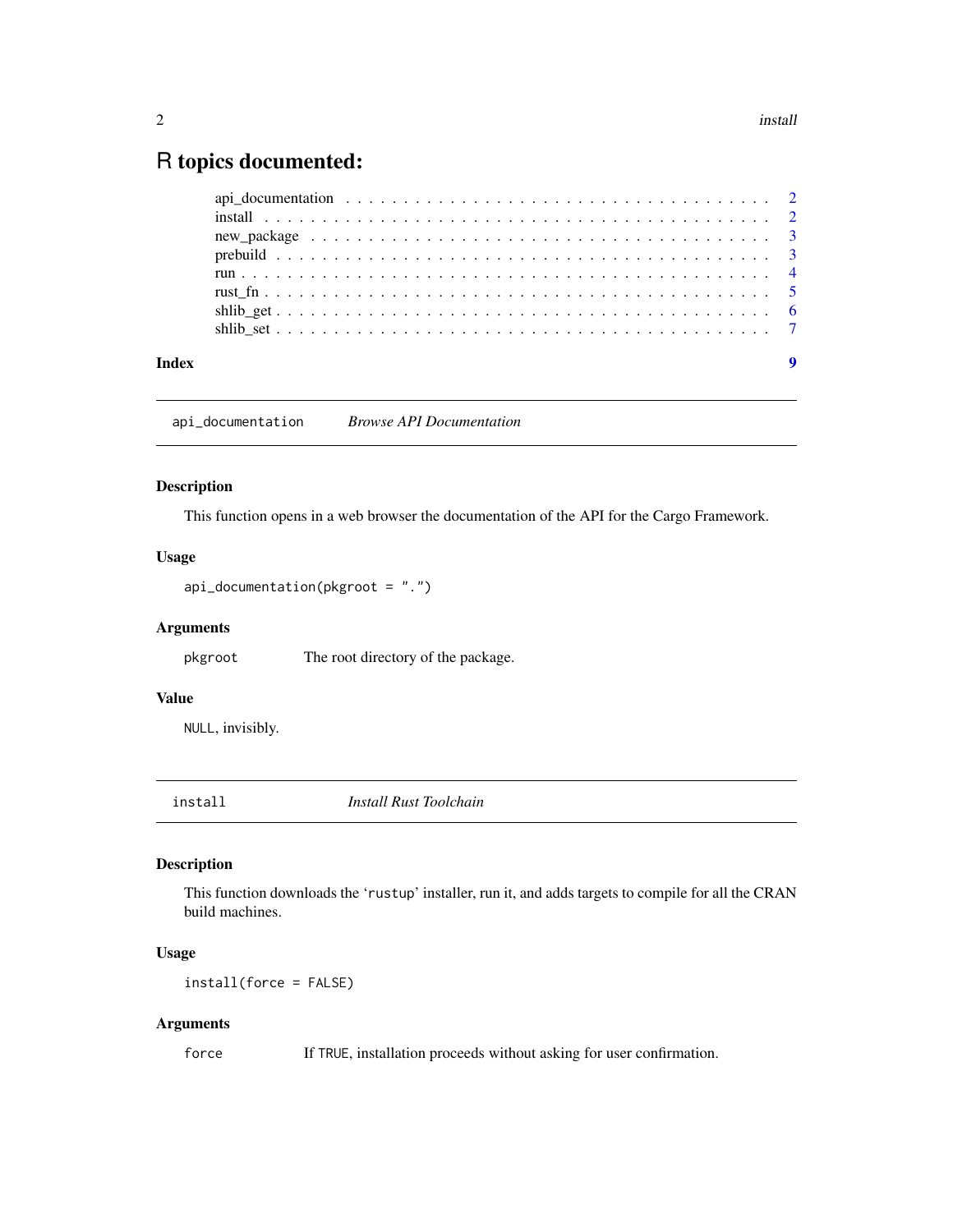#### <span id="page-2-0"></span>new\_package 3

#### Value

Invisibly, TRUE if successful and FALSE otherwise.

new\_package *Make a Skeleton for a New Package*

#### Description

A new Rust-based package using the cargo framework is created at the supplied path and the package is installed.

#### Usage

new\_package(path, ...)

#### Arguments

| path                    | A path where the package is created. The name of the package is taken as the<br>last element in the file path. |
|-------------------------|----------------------------------------------------------------------------------------------------------------|
| $\cdot$ $\cdot$ $\cdot$ | Extra arguments that are currently ignored.                                                                    |

| prebuild | Prepare for Building the Package Source |
|----------|-----------------------------------------|
|----------|-----------------------------------------|

#### Description

This function generates documentation and/or Rust registration code, depending on the value of what.

#### Usage

```
prebuild(
 pkgroot = ".",
 what = c("register_calls", "documentation", "vendor")[1:2]
\lambda
```
#### Arguments

pkgroot The root directory of the package. what A character vector indicating the desired action. If it contains "register\_calls", the function (re)generates Rust code. If it contains "documentation", the function (re)generates documentation. If it contains "vendor", the Rust dependencies are (re)vendored.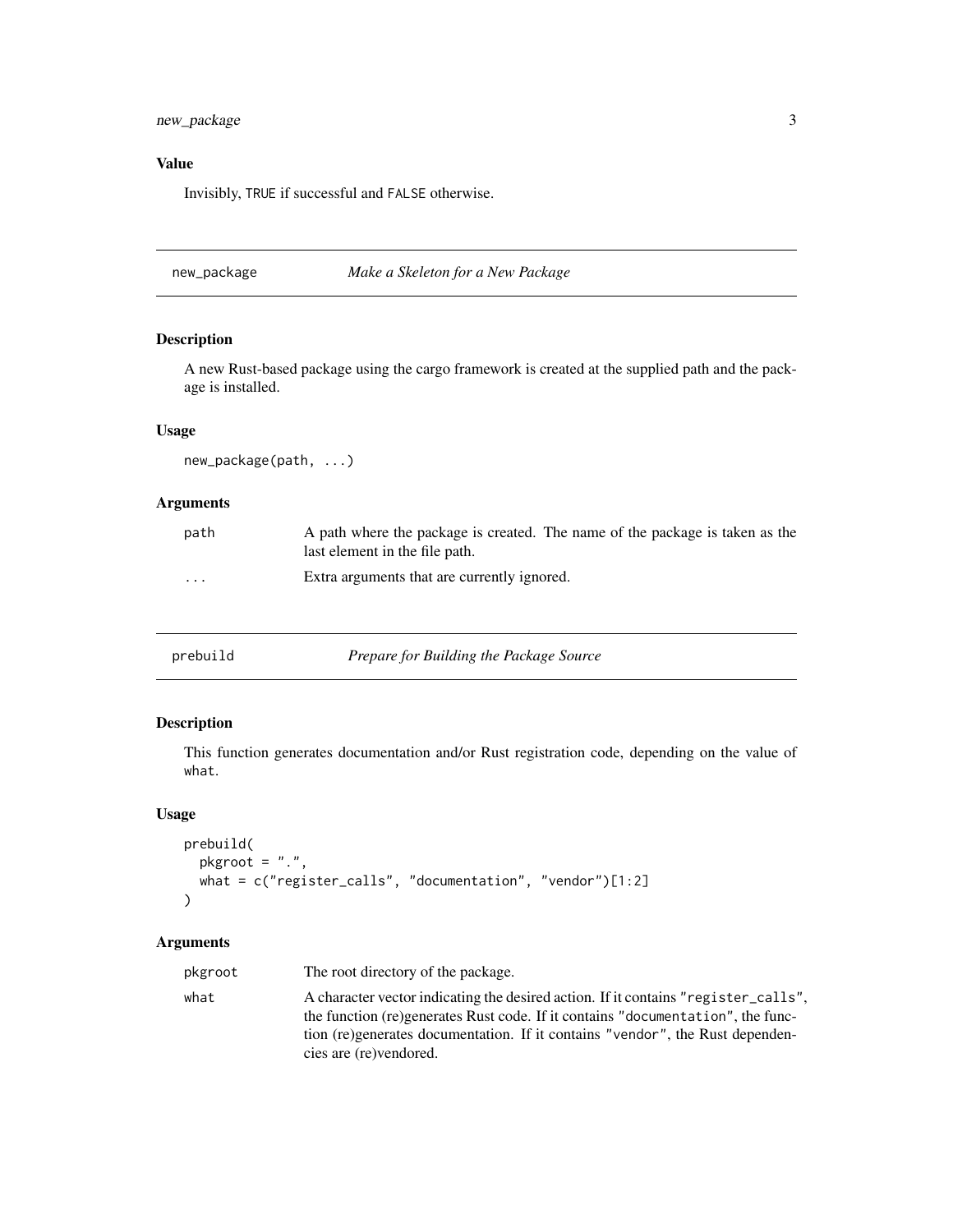#### <span id="page-3-0"></span>Details

If a package's usage of [base::.Call\(\)](#page-0-0) changes, rerun this function to update the src/rust/src/registration.rs file.

Likewise, if a package's documentation changes, run this function to generate documentation using [roxygen2::roxygenise\(\)](#page-0-0) and then automatically move it from man to man. When the source package is installed, examples in the documentation are adjusted according based on whether the Rust can be compiled at that time. Lines in the examples that start with #' # R\_CARGO are deleted if Rust can be compiled, otherwise, the line is preserved (with # R\_CARGO itself removed).

#### Value

NULL, invisibly.

run *Run Cargo*

#### Description

This function runs Cargo (Rust's package manager) with the ... arguments passed as command line arguments.

#### Usage

```
run(
  ...,
 minimum_version = ".",
 methods = c("envir", "path", "cache"),
  environment_variables = list(),
  rustflags = NULL,
  use_packageStartupMessage = FALSE,
  must_be_silent = FALSE,
  no_prompting = FALSE,
  stdout = ",
  stderr = "")
```
#### Arguments

... Character vector of command line arguments passed to the cargo command.

minimum\_version

A character string representing the minimum version of Rust that is needed. Or a path to the root of a package (i.e., the directory containing the DESCRIPTION file), in which case the value is found from the field: SystemRequirements: Cargo  $(>=$  XXXX $).$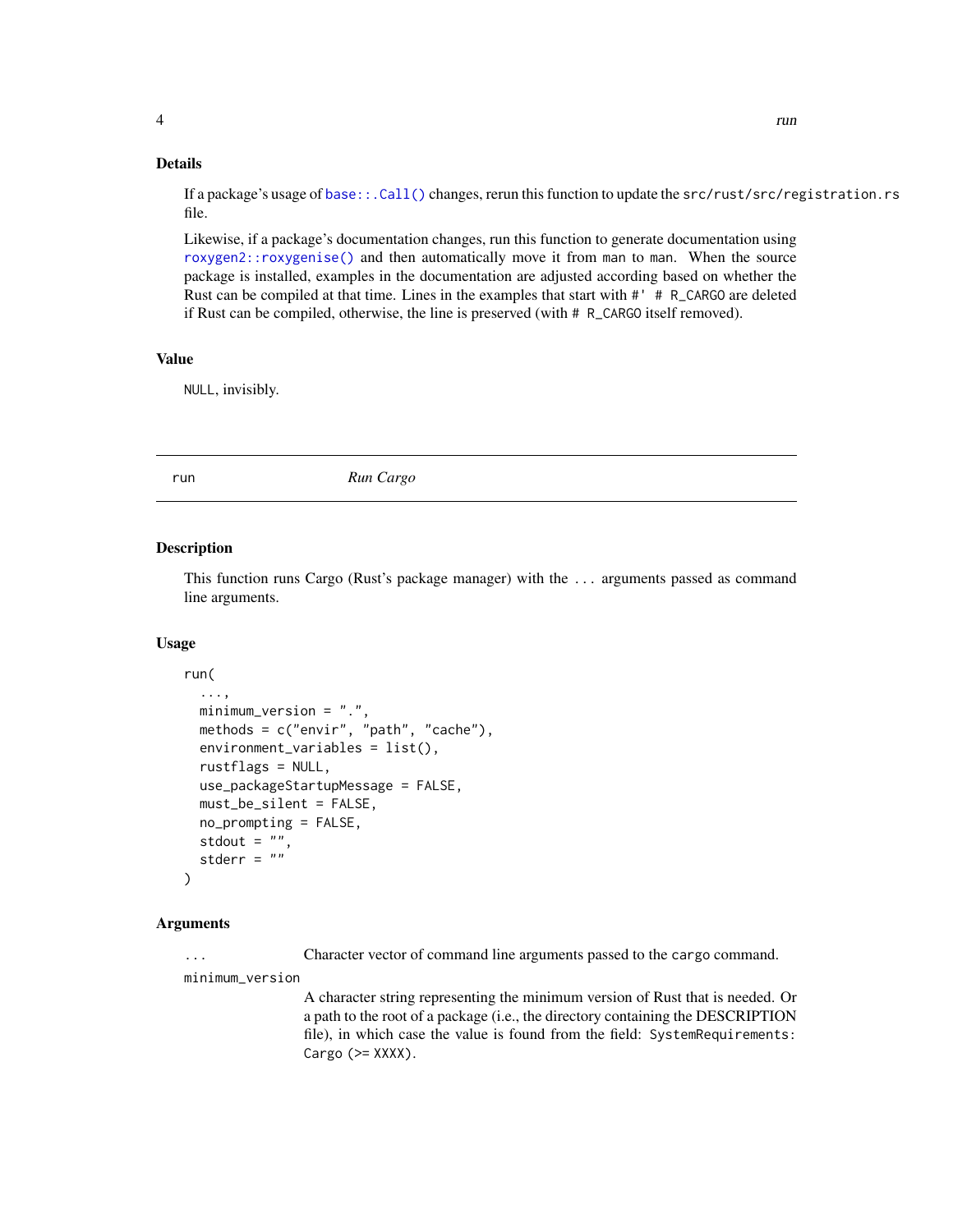#### <span id="page-4-0"></span>rust\_fn 5

| methods                   | A character vector potentially containing values "envir", "path", and "cache".<br>This indicates the methods to use (and their order) when searching for a suitable<br>Cargo installation. "envir" indicates to try to use the values of the CARGO_HOME<br>and RUSTUP_HOME environment variables. "path" indicates to try to use the di-<br>rectories . cargo and . rustup in the user's home directory. "cache" indicates<br>to try to use the directories from the cargo package's own installation as given<br>by the tools:: R_user_dir('cargo', 'cache'). |
|---------------------------|----------------------------------------------------------------------------------------------------------------------------------------------------------------------------------------------------------------------------------------------------------------------------------------------------------------------------------------------------------------------------------------------------------------------------------------------------------------------------------------------------------------------------------------------------------------|
| environment_variables     |                                                                                                                                                                                                                                                                                                                                                                                                                                                                                                                                                                |
|                           | A named character vector providing environment variables which should be<br>temporarily set while running Cargo. Note that RUSTUP_HOME and CARGO_HOME<br>are automatically set by this function.                                                                                                                                                                                                                                                                                                                                                               |
| rustflags                 | A character vector from which the CARGO_ENCODED_RUSTFLAGS environment<br>variables is constructed and then temporarily set. Or, if NULL, this environment<br>variable is left unchanged.                                                                                                                                                                                                                                                                                                                                                                       |
| use_packageStartupMessage |                                                                                                                                                                                                                                                                                                                                                                                                                                                                                                                                                                |
|                           | Should essential messages be displayed using base: : packageStartupMessage()?                                                                                                                                                                                                                                                                                                                                                                                                                                                                                  |
|                           | must_be_silent Should all messages be suppressed (regardless of the value of use_packageStartupMessage)?                                                                                                                                                                                                                                                                                                                                                                                                                                                       |
| no_prompting              | Prohibit prompting the user?                                                                                                                                                                                                                                                                                                                                                                                                                                                                                                                                   |
| stdout                    | See argument of the same name in base:: system2().                                                                                                                                                                                                                                                                                                                                                                                                                                                                                                             |
| stderr                    | See argument of the same name in base:: system2().                                                                                                                                                                                                                                                                                                                                                                                                                                                                                                             |

#### Value

The same value and behavior as the [base::system2\(\)](#page-0-0) function, except a non-zero exit code will be given in Cargo is not found.

#### Examples

```
if ( run("--version", must_be\_silent=True) != 0 ) {
  message("Cargo is not installed. Please run cargo::install() in an interactive session.")
}
```
rust\_fn *Define an R Function Implemented in Rust*

#### Description

This function takes Rust code as a string from the last unnamed argument, takes variable names for all other unnamed arguments, compiles the Rust function, and wraps it as an R function.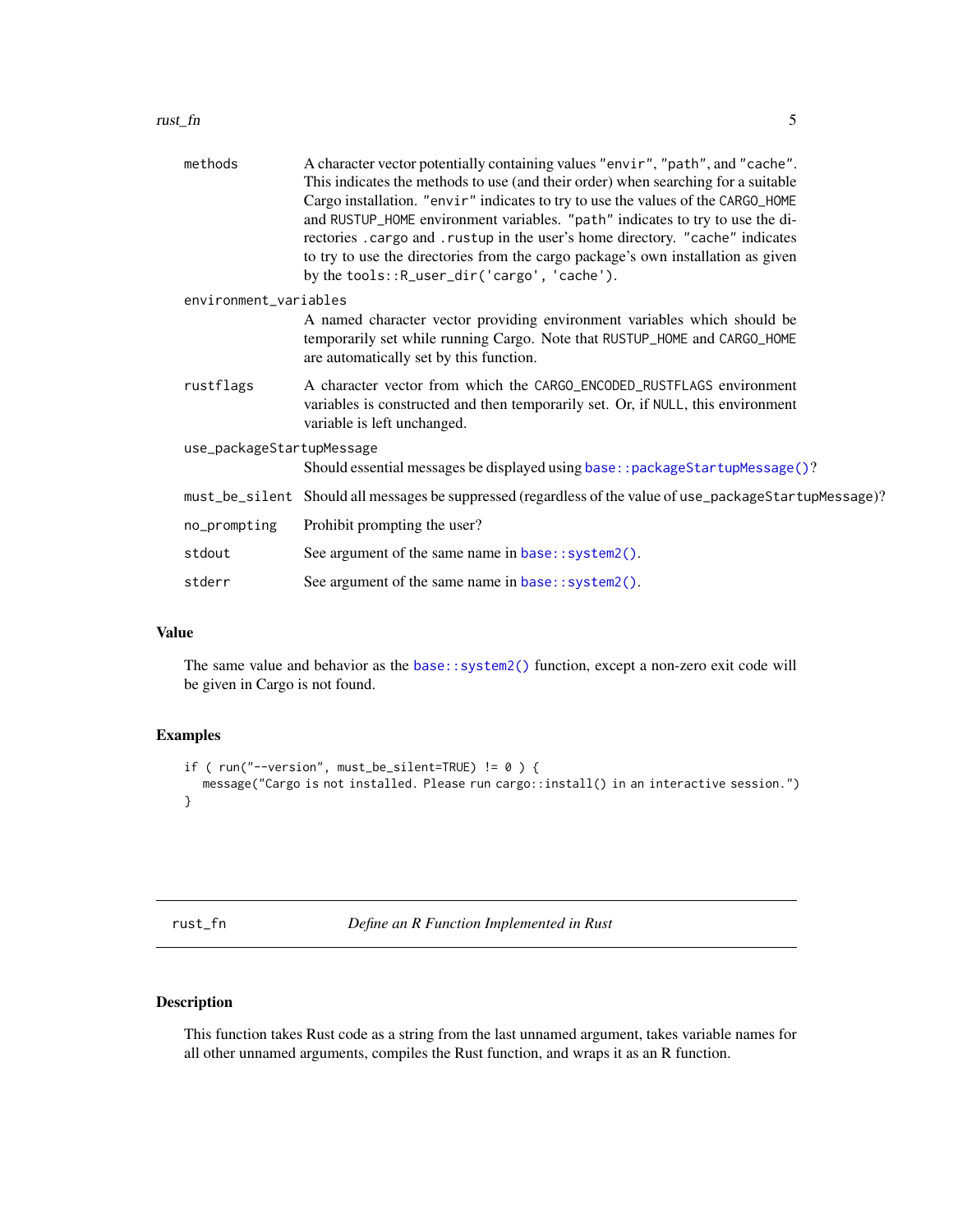#### Usage

```
rust_fn(
  ...,
 dependencies = character(0),
 minimum_version = "1.31.0",
 verbose = FALSE,
  cached = TRUE,
 longjmp = TRUE,
  invisible = FALSE
)
```
#### Arguments

|                 | Rust code is taken as a string from the last unnamed argument, and variable<br>names come for all other unnamed arguments. See example.                                                                                                                                |  |  |
|-----------------|------------------------------------------------------------------------------------------------------------------------------------------------------------------------------------------------------------------------------------------------------------------------|--|--|
| dependencies    | A character vector of crate dependencies, e.g., c ('rand = "0.8.5"', 'rand_pcg<br>$= "0.3.1"$ ).                                                                                                                                                                       |  |  |
| minimum_version |                                                                                                                                                                                                                                                                        |  |  |
|                 | A character string representing the minimum version of Rust that is needed. Or<br>a path to the root of a package (i.e., the directory containing the DESCRIPTION<br>file), in which case the value is found from the field: SystemRequirements:<br>Cargo $(>=$ XXXX). |  |  |
| verbose         | If TRUE, Cargo prints compilation details. If FALSE, Cargo is run in quiet mode,<br>except for the first time this function is run. If "never", Cargo is always run in<br>quiet mode. In any case, errors in code are always shown.                                    |  |  |
| cached          | Should Cargo use previously compiled artifacts?                                                                                                                                                                                                                        |  |  |
| longjmp         | Should the compiled function use the faster (but experimental) longimp func-<br>tionality when Rust code panics?                                                                                                                                                       |  |  |
| invisible       | Should the compiled function return values invisibly?                                                                                                                                                                                                                  |  |  |
|                 |                                                                                                                                                                                                                                                                        |  |  |

#### Value

An R function implemented with the supplied Rust code.

| shlib_get | Cache a Shared Library |  |
|-----------|------------------------|--|
|           |                        |  |

#### Description

This function retrieves the path to a cached shared library developed with the Cargo framework.

#### Usage

shlib\_get(pkgname)

<span id="page-5-0"></span>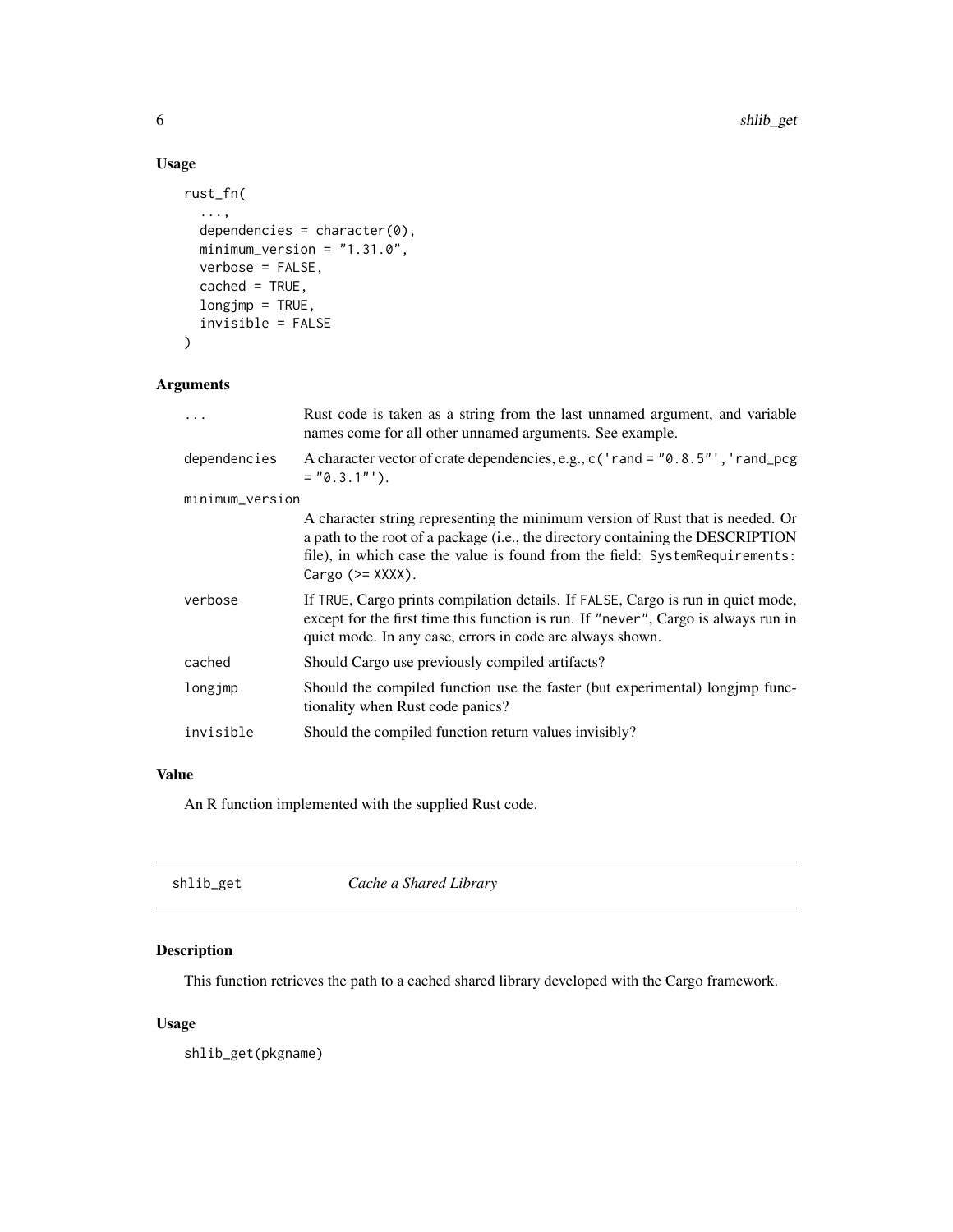#### <span id="page-6-0"></span>shlib\_set 7

#### Arguments

pkgname A string giving the name of the package.

#### Value

A string giving the path to the cached shared library, or NULL if the library is not cached.

#### See Also

shlib\_set

#### Examples

shlib\_get("my\_package")

#### shlib\_set *Cache a Shared Library*

#### Description

This function caches a shared library developed with the Cargo framework.

#### Usage

```
shlib_set(
 pkgname,
 path,
  force = FALSE,use_packageStartupMessage = FALSE,
 no_prompting = FALSE
)
```
#### Arguments

| pkgname                   | A string giving the name of the package.                                      |  |
|---------------------------|-------------------------------------------------------------------------------|--|
| path                      | A string giving the path to the shared library.                               |  |
| force                     | If TRUE, installation proceeds without asking for user confirmation.          |  |
| use_packageStartupMessage |                                                                               |  |
|                           | Should essential messages be displayed using base: : packageStartupMessage()? |  |
| no_prompting              | Prohibit prompting the user?                                                  |  |

#### Value

A logical indicating whether the library was successfully cached.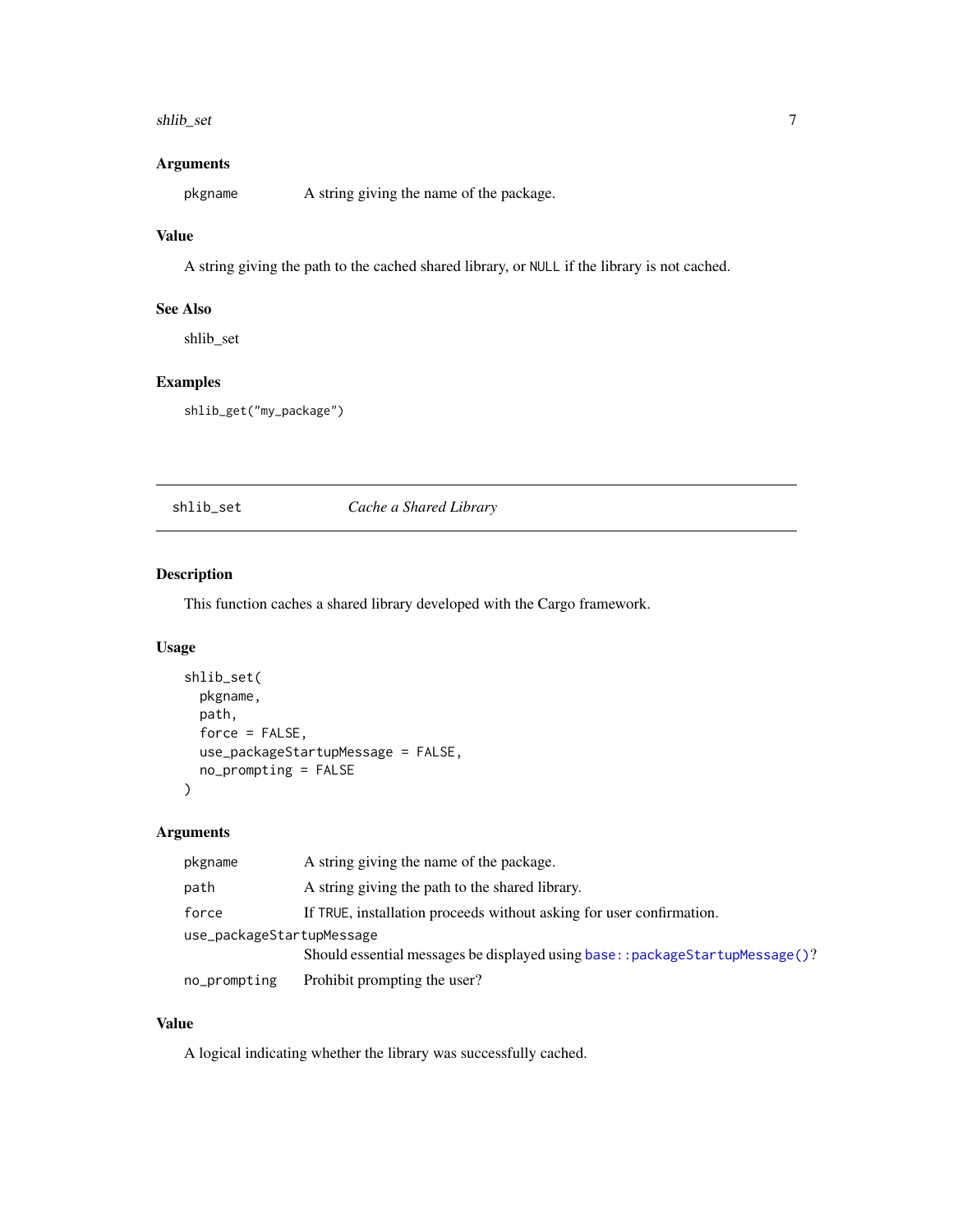#### See Also

shlib\_get

### Examples

shlib\_set("my\_package","/some/path/to/a/shared\_library.so")